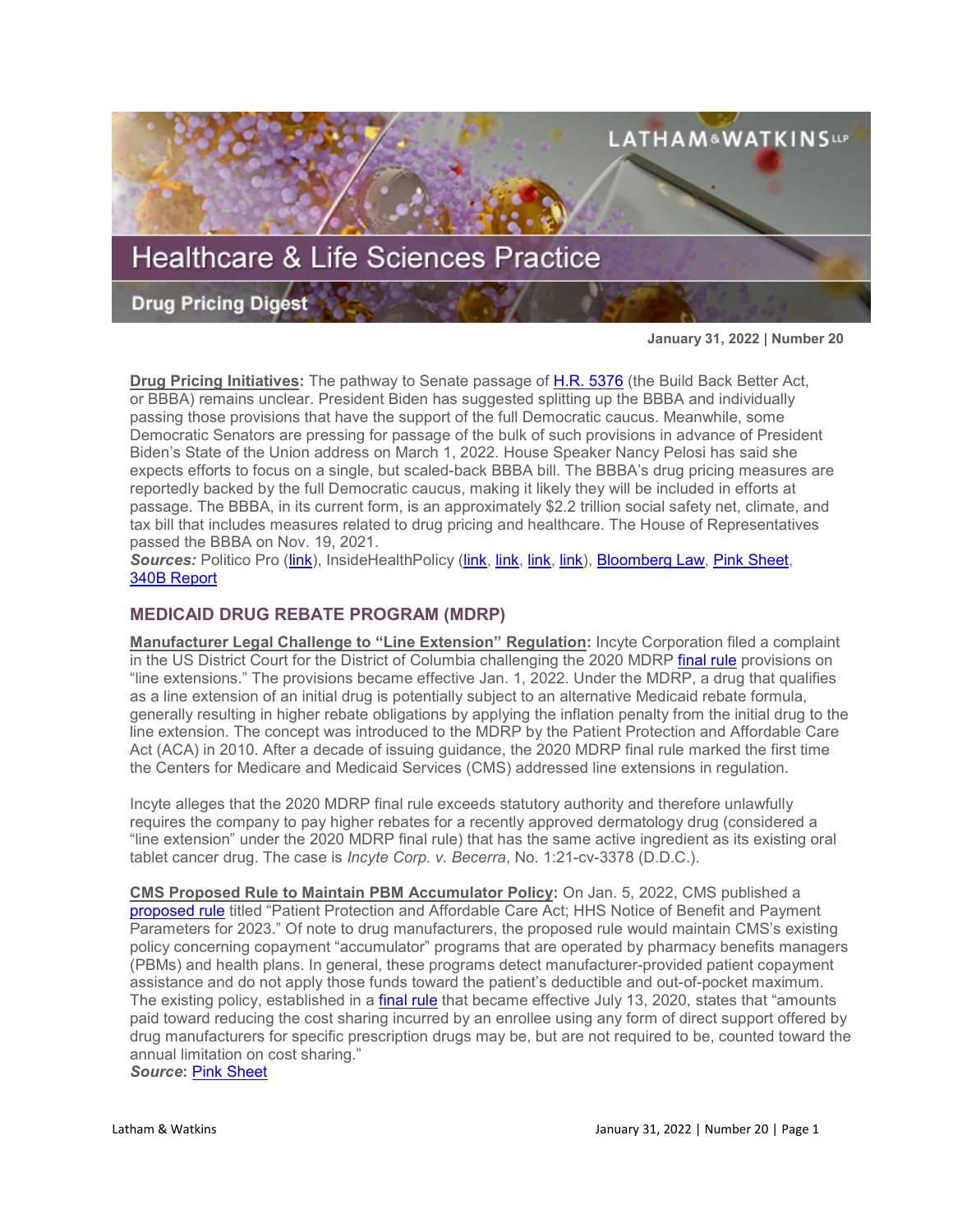Pursuant to provisions in the 2020 MDRP [final rule](https://www.federalregister.gov/documents/2020/12/31/2020-28567/medicaid-program-establishing-minimum-standards-in-medicaid-state-drug-utilization-review-dur-and) that will become effective Jan. 1, 2023, manufacturerprovided patient copayment assistance is excludable from price reporting under the MDRP only "to the extent that the manufacturer ensures the program benefits are provided entirely to the patient," which CMS asserts would not be the case when a PBM accumulator program is in place. As reported in previous editions of this digest [\(Issue No. 2](https://www.lw.com/thoughtLeadership/healthcare-life-sciences-drug-pricing-digest-number-2) and [Issue No. 18\)](https://www.lw.com/thoughtLeadership/healthcare-life-sciences-drug-pricing-digest-number-18), this policy is currently being challenged in federal court by the Pharmaceutical Research and Manufacturers of America (PhRMA), with summary judgment briefing underway. The case is *PhRMA v. Becerra*, No. 1:21-cv-1395 (D.D.C.).

## **340B PROGRAM**

**Contract Pharmacy Updates:** Two more pharmaceutical manufacturers have implemented contract pharmacy policies, bringing the number of manufacturers with a published policy to 13. Sources: 340B Report [\(link,](https://340breport.com/news-alert-pfizer-becomes-the-13th-drug-maker-to-limit-340b-contract-pharmacy/) [link\)](https://340breport.com/breaking-news-bms-clamps-down-on-340b-contract-pharmacy-for-most-of-its-drugs-but-expands-340b-access-to-its-controversial-myeloma-meds-program/), [Pink Sheet](https://pink.pharmaintelligence.informa.com/PS145595/Manufacturer-Restrictions-On-340B-Discounts-Cut-Contract-PharmacyBased-Savings-23-Or-More)

Litigation related to manufacturer contract pharmacy policies continues. **Sources: [In Vivo,](https://invivo.pharmaintelligence.informa.com/IV124966/Pharma-Versus-Hospitals-340B-Battle-Continues?utm_medium=email&utm_source=sfmc&utm_campaign=MH+-+INVIVO+-+Monthly+Highlights&utm_id=4231853&sfmc_id=197037759) 340B Report [\(link,](https://340breport.com/health-center-opposes-astrazenecas-motion-to-pause-340b-dispute-resolution-proceedings-over-companys-contract-pharmacy-policy/) [link\)](https://340breport.com/with-judge-in-astra-340b-case-about-to-get-promotion-what-will-happen-to-the-highly-anticipated-case/)** 

**Arkansas Litigation:** Litigation regarding an Arkansas state law that purports to govern the relationship between manufacturers and 340B contract pharmacies remains pending, as reported in previous editions of this digest [\(Issue No. 1,](https://www.lw.com/thoughtLeadership/healthcare-life-sciences-drug-pricing-digest-number-1) [Issue No. 9,](https://www.lw.com/thoughtLeadership/healthcare-life-sciences-drug-pricing-digest-number-9) and [Issue No. 14\)](https://www.lw.com/thoughtLeadership/healthcare-life-sciences-drug-pricing-digest-number-14). *Source:* [340B Report](https://340breport.com/phrma-and-arkansas-seek-faster-court-ruling-on-states-novel-340b-contract-pharmacy-law/)

## **MEDICARE PART B**

No developments to report.

## **STATE LAW DEVELOPMENTS**

No developments to report.

If you have questions about the Drug Pricing Digest, please contact the Government Price Reporting team listed below or the Latham lawyer with whom you normally consult:

# **[Christopher H. Schott](https://www.lw.com/people/christopher-schott)**

chris.schott@lw.com +1.202.637.2208 Washington, D.C.

#### **[James M. Deal](mailto:jamie.deal@lw.com)**

jamie.deal@lw.com +1.202.637.2290 Washington, D.C.

# **[Stuart S. Kurlander](https://www.lw.com/people/stuart-kurlander)**

stuart.com +1.202.637.2169 Washington, D.C.

#### **[Maria Malas](mailto:maria.malas@lw.com)**

maria.malas@lw.com +1.202.637.2334 Washington, D.C.

# **[Eric C. Greig](https://www.lw.com/people/eric-greig)** eric.greig@lw.com +1.202.637.3330

Washington, D.C.

### **[Lee B. Staley](https://www.lw.com/people/lee-staley)**

lee.staley@lw.com +1.617.880.4663 Boston

The Drug Pricing Digest is published by Latham & Watkins as a news reporting service to clients and other friends. Sources listed in this digest cannot be supplied by Latham & Watkins LLP and may require subscription access. The information contained in this publication should not be construed as legal advice. Should further analysis or explanation of the subject matter be required, please contact the lawyer with whom you normally consult. The invitation to contact is not a solicitation for legal work under the laws of any jurisdiction in which Latham lawyers are not authorized to practice. A complete list of Latham's thought